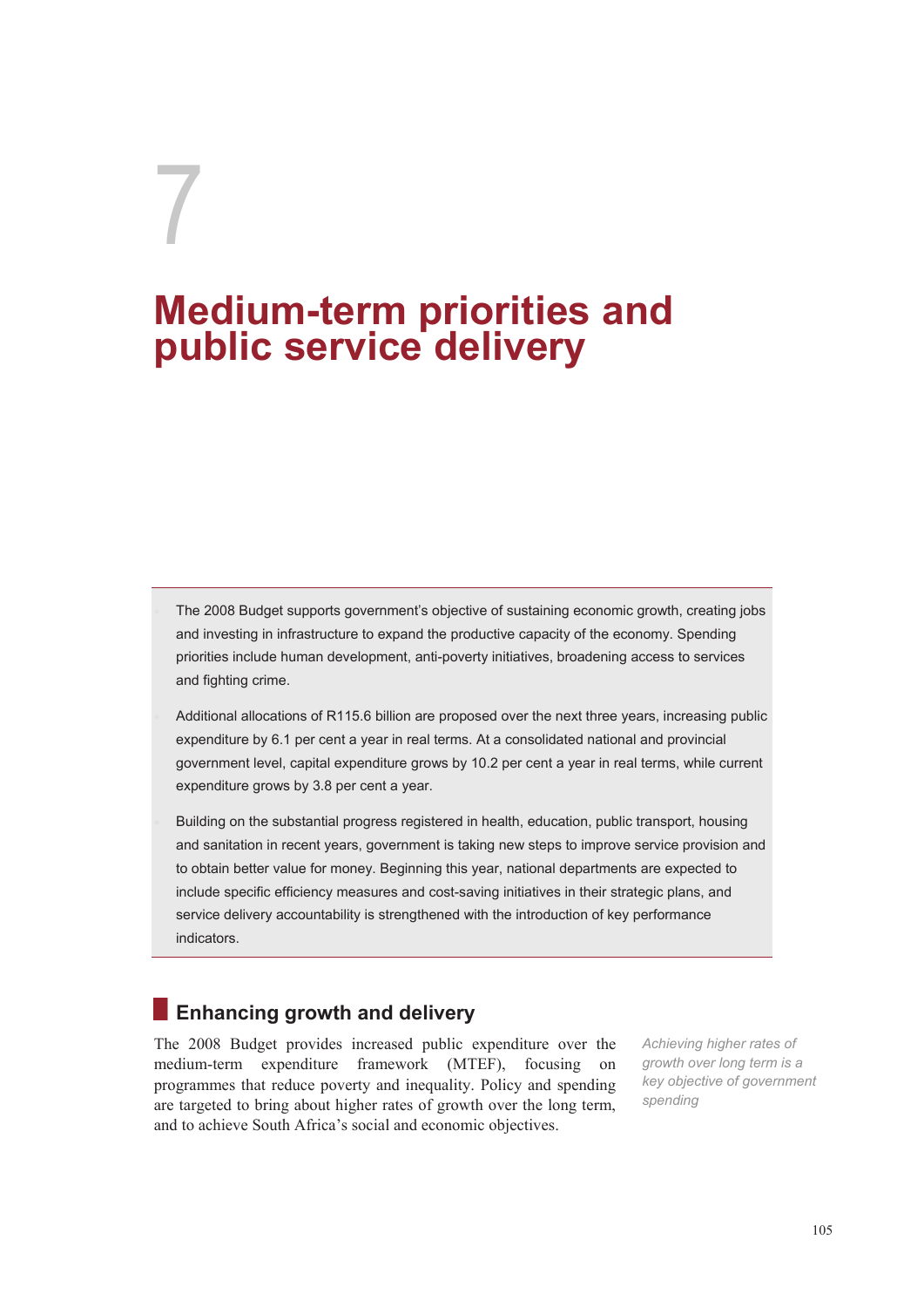*Budget priorities focus on raising growth, extending services* 

*Labour-intensive public services can boost employment growth* 

*Allocations support a range of improvements in public health* 

*Stepped up delivery of housing, water, sanitation and electricity* 

To accelerate the rate of growth over the longer term, government will continue to invest in economic infrastructure; support industrial policy initiatives that raise productivity, competitiveness and export capacity; scale up job creation programmes; and improve the quality of education and health. Investment in public transport and the built environment provide for a steady extension of access to both economic opportunities and basic household services.

Government also plans to extend agricultural support programmes to improve the effectiveness of land usage and productivity, with additional allocations supporting land restitution and land reform.

Unemployment remains a central challenge, with the pace of employment growth insufficient to absorb all new entrants into the labour market. The 2008 Budget provides additional support for labour-intensive public services and investment in skills development and for research and development.

South Africa's development depends in large measure on improving service delivery and modernising the state. Over the MTEF, government will work to improve access to public services. Particular attention will be paid to extending access to water, sanitation, electricity, public health, education and public transport. Early childhood education receives a significant boost.

To improve universal access to learning, education for learners with disabilities is expanded. Emphasis will also be placed on provision of adequate school infrastructure and supplies, including textbooks, particularly for Grades 10-12. To strengthen the quality of teaching and learning, support is provided for improved remuneration of education personnel.

Targeted allocations will improve health services. Considerable spending is planned for modernisation of hospital facilities and medical equipment, improving management capacity and further upgrading of systems and facilities. To reinforce gains made in the fight against HIV and Aids, transfers to provinces for this purpose are increased. Attention will be placed on boosting prevention and expansion of treatment programmes. Special allocations are made to combat multidrug-resistant and extreme drug-resistant tuberculosis.

Government will also step up housing delivery, focusing on coordination and synchronisation of delivery of all related community services, such as water, sanitation and electricity. The upgrading of informal settlements continues to be prioritised. Provinces and municipalities receive allocations to support provision of free basic services at community level.

The fight against crime receives further support with additional allocations for more police, equipping forensic laboratories, and upgrading network and telecommunications infrastructure. The number of prison spaces is to be expanded by 18 000 and additional resources are provided to increase court effectiveness, partly through increasing the numbers of prosecutors, magistrates and judges. The 2008 Budget also supports critical service delivery improvements in the Department of Home Affairs.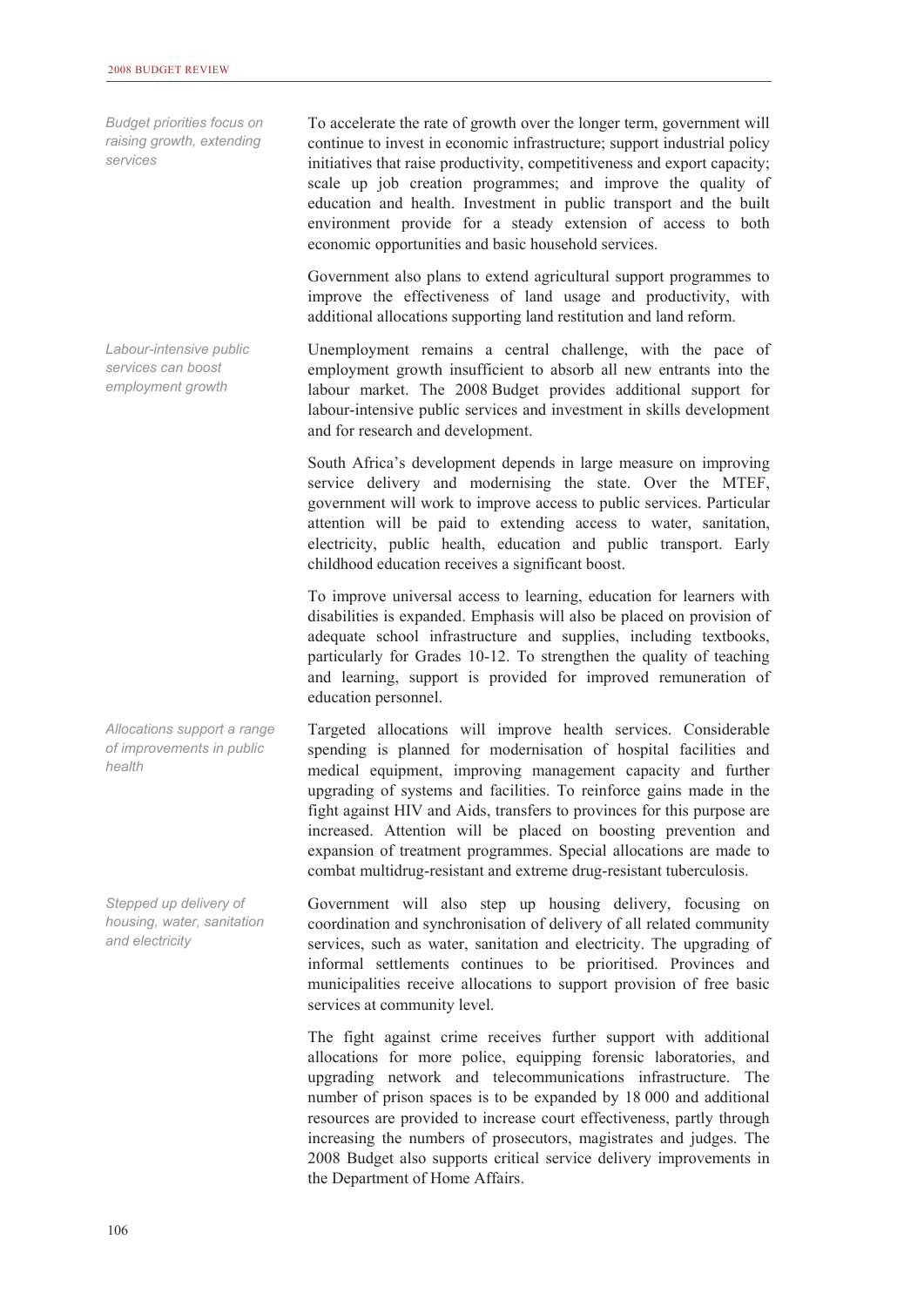Government recognises that the state needs to use its resources more efficiently, obtaining better quality for each rand spent. Improved performance requires departments and public entities to report comprehensively on performance information. The 2008 *Estimates of National Expenditure* provides more detailed information on outputs and key performance indicators. Departments and public entities that consistently receive poor audit reports indicative of systemic weaknesses in financial management and internal controls will receive further scrutiny.

As government continues to modernise, more emphasis is placed on attaining value for money in public spending. This is achieved by:

- Greater scrutiny in the process of allocating additional funds
- Better monitoring of performance information
- Tighter cost controls and strict measures to deal with weaknesses that give rise to qualified audits
- Improved coordination of public services between national, provincial and local governments, departments and entities.

### **Consolidated expenditure and revised estimates**

A functional classification of consolidated government expenditure is set out in Table 7.1. It takes into account consolidated national, and provincial spending, spending by various public entities and government business enterprises and transfers to local government.

Consolidated government expenditure is projected to increase from R633 billion in 2007/08 to R857 billion in 2010/11, largely financed through the national budget. The fastest-growing category of spending is social services. Within that category, spending on housing and community development grow by over 14 per cent a year. Spending on education and health also grow by more than 11 per cent a year. In economic services, spending on transport, which includes public transport infrastructure and subsidies and roads, grow rapidly. Spending on the criminal justice sector grows by about 12 per cent a year.

*An emphasis on reporting and accounting to institutions such as Parliament* 

*Spending on housing and community development grow by more than 14 per cent a year*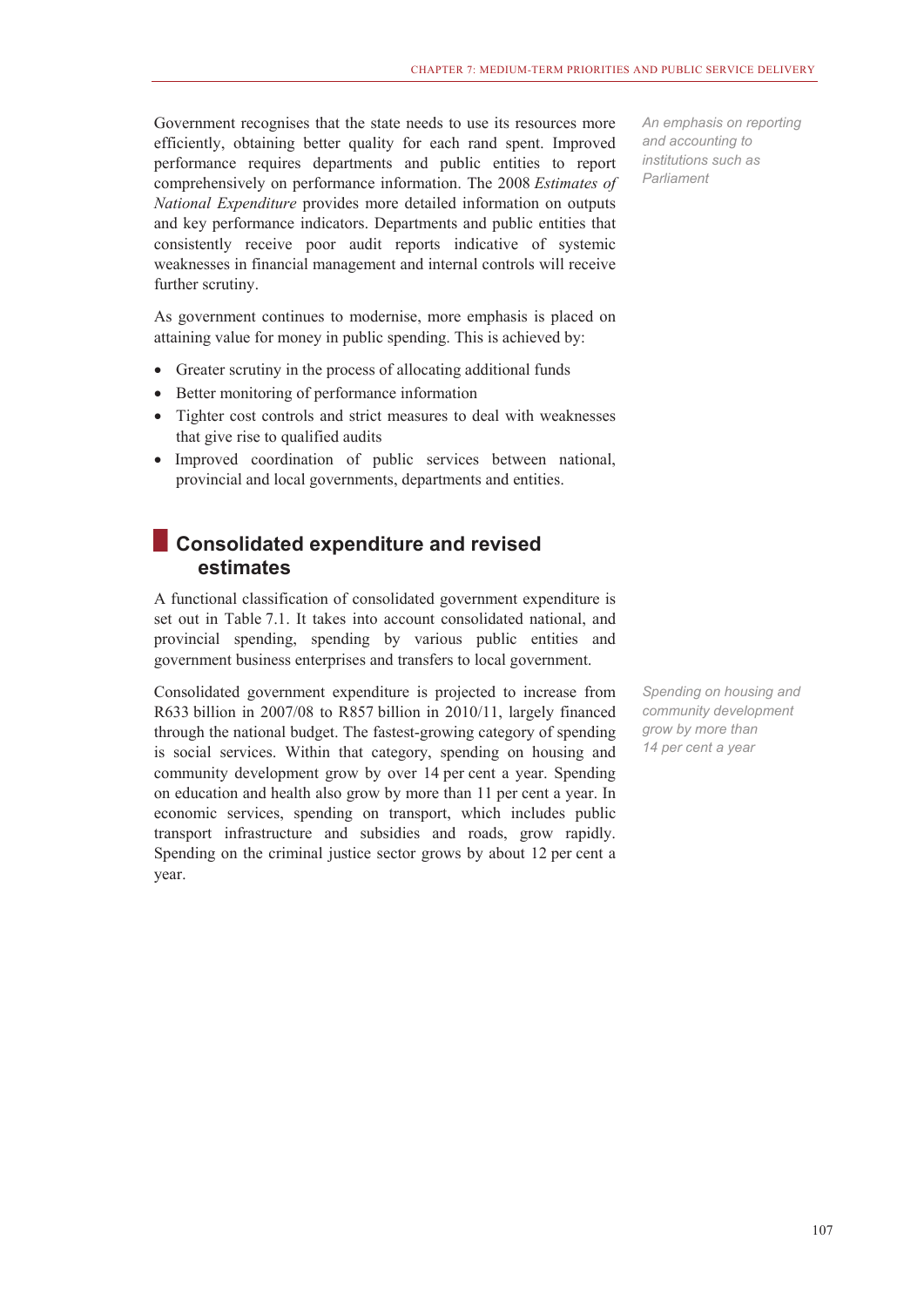|                                                                   | 2007/08                    | 2008/09                      | 2009/10 | 2010/11 | Average annual growth |                     |
|-------------------------------------------------------------------|----------------------------|------------------------------|---------|---------|-----------------------|---------------------|
| <b>R</b> million                                                  | <b>Revised</b><br>estimate | <b>Medium-term estimates</b> |         |         |                       | 2007/08-<br>2010/11 |
| <b>Protection services</b>                                        | 86 992                     | 95 324                       | 104 450 | 114 589 | 11.0%                 | 9.6%                |
| Defence and intelligence                                          | 28 579                     | 30 440                       | 32 016  | 34 496  | 8.9%                  | 6.5%                |
| Police                                                            | 38 563                     | 42 730                       | 47 932  | 52 214  | 13.0%                 | 10.6%               |
| Prisons                                                           | 11 114                     | 12 050                       | 13 0 77 | 15 704  | 7.0%                  | 12.2%               |
| Justice                                                           | 8736                       | 10 105                       | 11 4 25 | 12 175  | 15.0%                 | 11.7%               |
| <b>Social services</b>                                            | 311 678                    | 354 444                      | 394 472 | 432 434 | 15.8%                 | 11.5%               |
| Education                                                         | 105 746                    | 121 087                      | 134 139 | 146 680 | 11.6%                 | 11.5%               |
| Health                                                            | 68 169                     | 75 492                       | 83 853  | 92 228  | 15.3%                 | 10.6%               |
| Social security and welfare                                       | 92 2 2 4                   | 105 309                      | 116 255 | 125 384 | 15.0%                 | 10.8%               |
| Housing                                                           | 12 370                     | 14 784                       | 17 679  | 20 897  | 21.8%                 | 19.1%               |
| Community development                                             | 33 170                     | 37 772                       | 42 546  | 47 246  | 38.6%                 | 12.5%               |
| <b>Economic services</b>                                          | 143 213                    | 165 213                      | 178 592 | 187 136 | 20.8%                 | 9.3%                |
| Water schemes and related<br>services                             | 15 994                     | 16775                        | 18 643  | 19 388  | 19.7%                 | 6.6%                |
| Fuel and energy                                                   | 7 0 4 5                    | 5651                         | 6 503   | 5 1 1 1 | 38.6%                 | $-10.1%$            |
| Agriculture, forestry and fishing                                 | 14 145                     | 14 624                       | 14 839  | 16 000  | 24.4%                 | 4.2%                |
| Mining, manufacturing and<br>construction                         | 2845                       | 2775                         | 2837    | 2 5 9 8 | 25.4%                 | $-3.0%$             |
| Transport and communication                                       | 54 991                     | 71 281                       | 76 845  | 80 693  | 25.2%                 | 13.6%               |
| Other economic services                                           | 48 195                     | 54 107                       | 58 925  | 63 346  | 14.3%                 | 9.5%                |
| <b>General government services</b><br>and unallocable expenditure | 34 876                     | 40 302                       | 44 4 26 | 46 937  | 11.6%                 | 10.4%               |
| <b>Allocated expenditure</b>                                      | 576 760                    | 655 283                      | 721 940 | 781 097 | 15.9%                 | 10.6%               |
| Interest                                                          | 55 772                     | 54 960                       | 55 385  | 55 657  | 2.1%                  | $-0.1%$             |
| Contingency reserve                                               |                            | 6 0 0 0                      | 12 000  | 20 000  |                       |                     |
| Consolidated expenditure <sup>1</sup>                             | 632 532                    | 716 243                      | 789 325 | 856 753 | 14.4%                 | 10.6%               |

#### **Table 7.1 Consolidated government expenditure by function, 2007/08 – 2010/11**

*1. Consisting of national, provincial, social security funds and selected public entities. Refer to Annexure W2 for a detailed list of entities included.*

## **Proposed revisions to expenditure plans**

The MTEF operates as a rolling three-year budget framework, revised annually. This chapter discusses additional allocations to departments by sector. Revisions to the 2007 spending estimates are summarised in Table 7.2.

- R33.2 billion for the provincial equitable share and R6.5 billion for the local government equitable share
- R6 billion for public transport, roads and rail infrastructure and R6 billion for housing, water and sanitation
- R4.7 billion for school and hospital infrastructure and equipment
- R12 billion for social grants, R1 billion for public works programmes and R1.8 billion for school nutrition
- R2.3 billion for industrial support and R4.4 billion for transfers to public entities, including the Pebble Bed Modular Reactor project
- R2.6 billion for land reform and agricultural support programmes
- R8.2 billion for the criminal justice sector.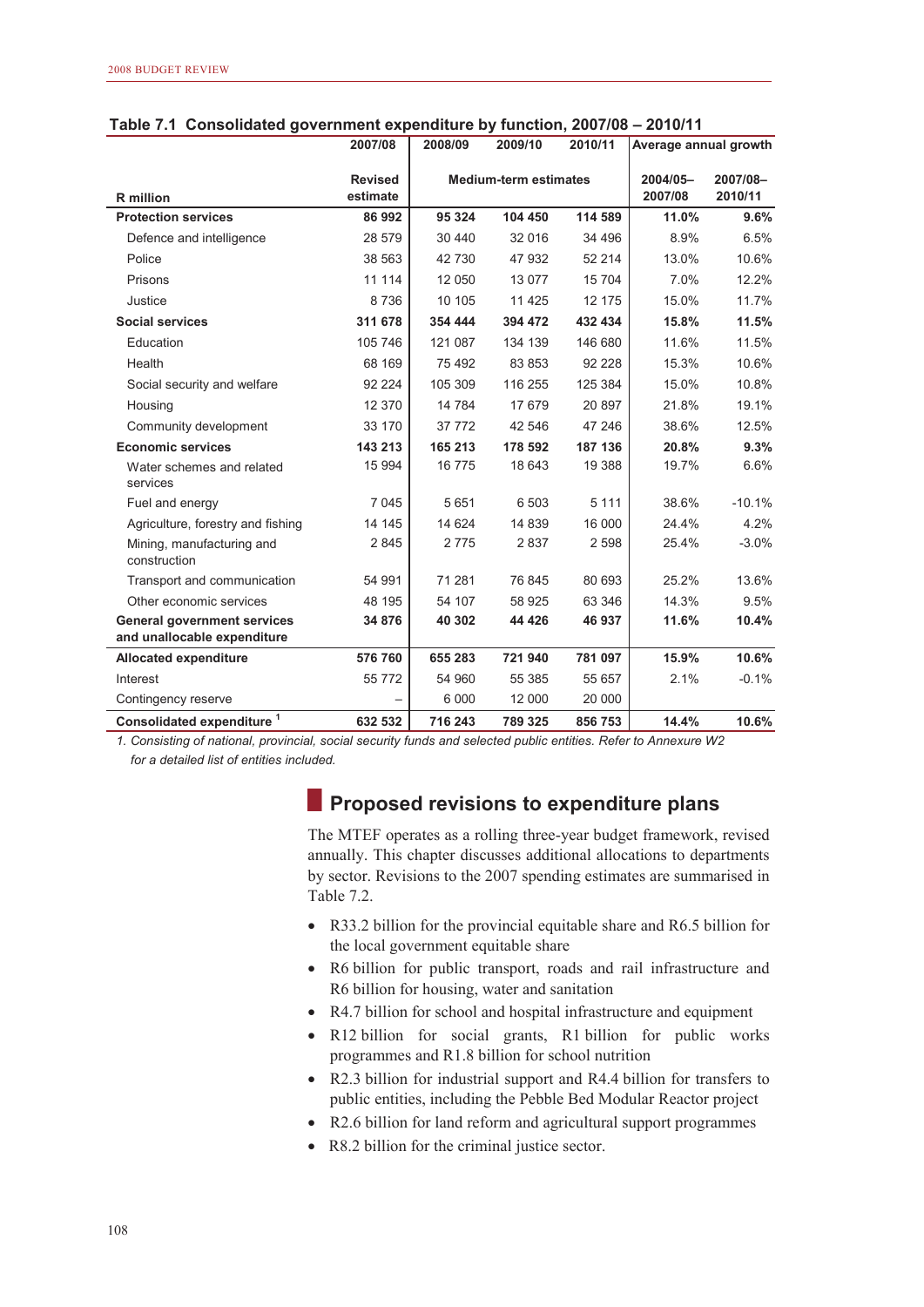| <b>R</b> million                                                                                                | 2008/09 | 2009/10 | 2010/11 | Total   |
|-----------------------------------------------------------------------------------------------------------------|---------|---------|---------|---------|
| Provincial equitable share                                                                                      | 5903    | 9682    | 17 574  | 33 159  |
| includes school education, health care, welfare services,<br>provincial infrastructure and economic development |         |         |         |         |
| Local government equitable share                                                                                | 1 1 1 4 | 711     | 4649    | 6474    |
| Economic infrastructure and investment                                                                          |         |         |         |         |
| Public transport, roads and rail infrastructure                                                                 | 883     | 911     | 2 1 3 2 | 3926    |
| Public transport infrastructure and systems grant                                                               |         |         | 2 0 0 0 | 2 0 0 0 |
| Communications infrastructure                                                                                   | 409     | 285     | 290     | 984     |
| 2010 World Cup stadiums and infrastructure                                                                      | 1 200   | 788     | 296     | 2 2 8 4 |
| Housing and built environment                                                                                   |         |         |         |         |
| Housing grant                                                                                                   |         | 200     | 2 000   | 2 2 0 0 |
| Municipal infrastructure, and related services                                                                  | 604     | 1 200   | 2 0 0 0 | 3804    |
| Infrastructure grant to provinces                                                                               | 400     | 800     | 1 500   | 2700    |
| Productive capacity of the economy                                                                              |         |         |         |         |
| Industrial development, international trade and SMMEs                                                           | 460     | 780     | 1 300   | 2 5 4 0 |
| Research and development and knowledge production                                                               | 1790    | 1980    | 630     | 4 4 0 0 |
| Land and agrarian reform                                                                                        | 730     | 900     | 930     | 2 5 6 0 |
| Expanded public works programmes - DEAT                                                                         | 200     | 250     | 300     | 750     |
| <b>Education health and welfare</b>                                                                             |         |         |         |         |
| Higher education                                                                                                | 150     | 150     | 800     | 1 100   |
| National school nutrition programme                                                                             | 345     | 493     | 918     | 1756    |
| Hospitals and tertiary services                                                                                 | 750     | 770     | 1590    | 3 1 1 0 |
| HIV and Aids                                                                                                    | 350     | 600     | 1 150   | 2 100   |
| Social grants                                                                                                   | 2705    | 4510    | 4 800   | 12 015  |
| Public administration and service delivery                                                                      |         |         |         |         |
| Home Affairs reforms                                                                                            | 298     | 427     | 592     | 1 3 1 7 |
| SARS administration and capacity building                                                                       | 150     | 250     | 600     | 1000    |
| Expanded public works programmes - Public Works                                                                 | 30      | 50      | 80      | 160     |
| Justice, crime prevention and policing                                                                          |         |         |         |         |
| Policing personnel, forensic and IT equipment                                                                   | 300     | 450     | 1920    | 2670    |
| Appointment of judges, magistrates and public defenders                                                         | 50      | 100     | 150     | 300     |
| Correctional facilities and personnel                                                                           | 50      | 60      | 1843    | 1953    |
| International relations and defence                                                                             |         |         |         |         |
| Defence modernisation and military skills development                                                           | 100     | 200     | 1 100   | 1400    |
| Foreign Affairs capacity and African Renaissance Fund                                                           | 229     | 264     | 230     | 723     |
| Pan African Parliament                                                                                          | 145     | 388     | 198     | 731     |
| Other allocations                                                                                               | 4 6 5 2 | 5 5 3 1 | 7 3 2 6 | 17 509  |
| <b>Total policy adjustments</b>                                                                                 | 23 997  | 32730   | 58 898  | 115 625 |

|  | Table 7.2 2008 Budget priorities - additional MTEF allocations, 2008/09 - 2010/11 |  |  |
|--|-----------------------------------------------------------------------------------|--|--|
|  |                                                                                   |  |  |

# **Economic services**

#### **Investment in economic infrastructure**

Investment in economic infrastructure is essential to secure accelerated economic growth and job creation over the long term. Some of these investments are financed through the budget process and others directly by state-owned entities. Over the medium term, government intends to step up such investment, particularly in telecommunications, electricity, roads and public transport. Government has agreed to provide support for Eskom's financing

*Stepped up funding for roads and public transport*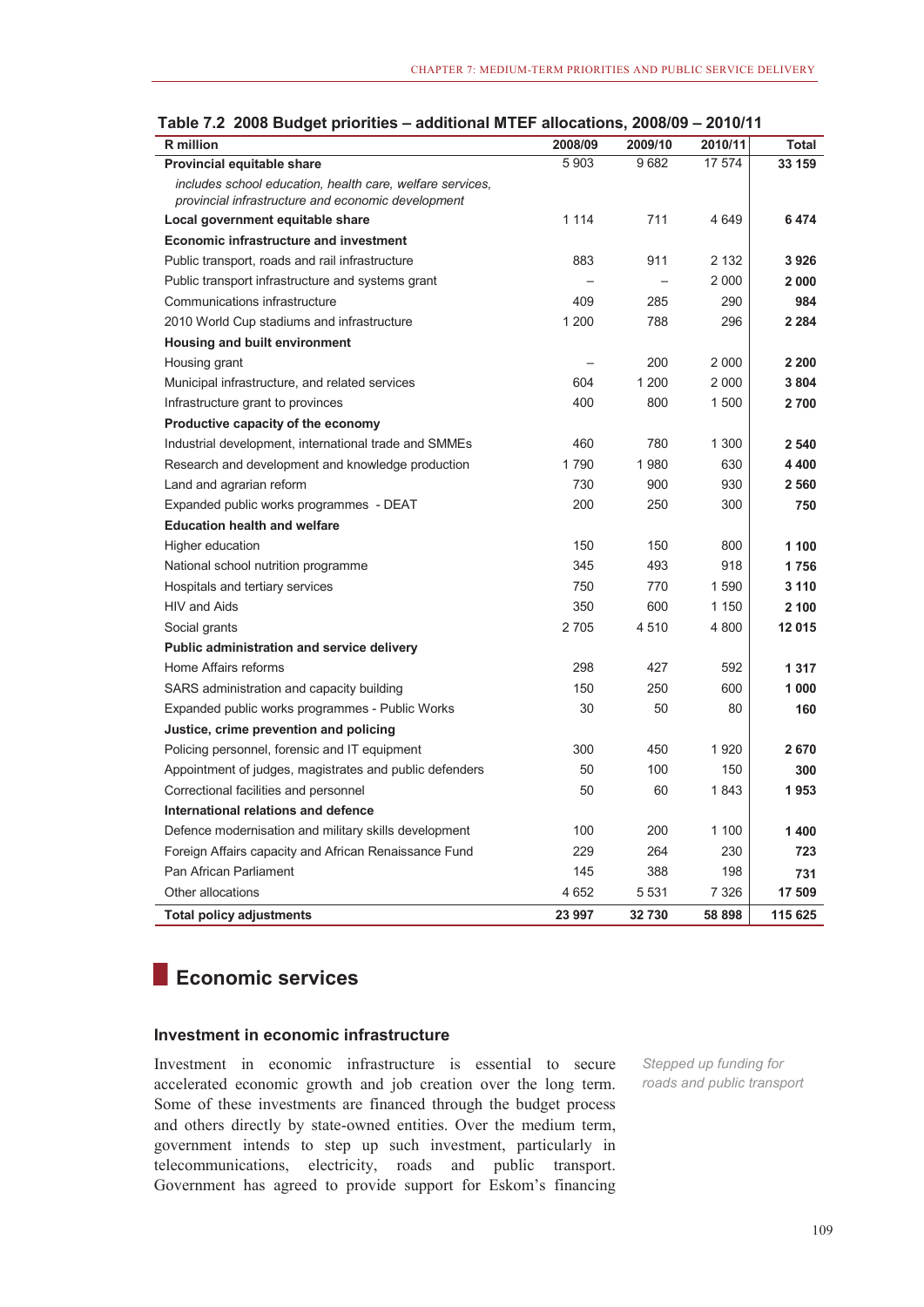requirements for its capital investment plans. The larger contingency reserve makes provision for such an allocation.

The consolidation of commuter and long-distance passenger rail is

In 2007 government approved a strategy to create integrated rapid transport networks. The development of a safe, reliable and accessible public transport system remains a budget priority, with a larger contribution to the public transport infrastructure and systems grant bringing the total allocation over the MTEF to R10 billion. Construction associated with the Gauteng freeway improvement scheme will begin in 2008, and these costs are to be recovered over time through toll revenue. *Towards integrated rapid transport networks* 

#### **Gauteng freeway improvement scheme**

The Gauteng freeway improvement scheme will cover about 561km of new and existing freeways. Proposed works include lane additions and interchange upgrades, improvements at on and off ramps, and new and widened bridges. Improved incident management to save lives and minimise the effect of accidents on traffic flow is incorporated into project planning.

By 2010, about 185km of freeway upgrading will have been completed on sections of the N1, N3 and N12. The upgrading of the R21 (35km) is subject to its declaration as a national road. By 2010, an additional 65km of freeway will have been upgraded. This includes completion of the proposed PWV 14 between Johannesburg and OR Tambo International Airport.

The estimated cost of the first phase of the project, to be completed by 2012 is R14.3 billion. The South African National Roads Agency (Ltd) has received approval from government to raise funds for this scheme in the capital markets.

|                                                                                       | supported through an additional R2.4 billion, of which R1.3 billion is<br>allocated for the incorporation of Shosholoza Meyl into the South<br>African Rail Commuter Corporation (SARCC). The SARCC also<br>receives an additional R1 billion for the overhaul and upgrading of<br>1 400 coaches. Construction of the Gautrain will be completed by the<br>end of the MTEF period. |
|---------------------------------------------------------------------------------------|------------------------------------------------------------------------------------------------------------------------------------------------------------------------------------------------------------------------------------------------------------------------------------------------------------------------------------------------------------------------------------|
| Road upgrades and<br>maintenance                                                      | Investment in road maintenance will continue to be supported.<br>Expansion of the national road network will be financed mainly<br>through tolls. To upgrade the ageing network, 3 398 km of national<br>roads will be improved and 32 262 km will be maintained. A further<br>R800 million is allocated to the SA National Roads Agency.                                          |
|                                                                                       | In 2006/07, government allocated R600 million to Broadband Infraco<br>for the purchase of Eskom and Transtel's telecommunications<br>network. An additional R727 million is recommended over the next<br>three years for the company to invest in backbone internet<br>infrastructure that will contribute to reducing broadband internet costs.                                   |
|                                                                                       | The Department of Communications receives an extra R300 million to<br>fund information and communications technology infrastructure at<br>stadiums in time for the 2010 FIFA World Cup. Sentech receives an<br>additional R257 million for the digitisation of television broadcasting.                                                                                            |
| Investment in electricity<br>generation and expansion<br>of electrification programme | South Africa's continued economic expansion has strained electricity<br>generation capacity to the limit, highlighting the need to invest more<br>generation capacity and to intensify energy-conservation<br>in<br>programmes. The 2008 Budget sets aside R2 billion from the                                                                                                     |
| 110                                                                                   |                                                                                                                                                                                                                                                                                                                                                                                    |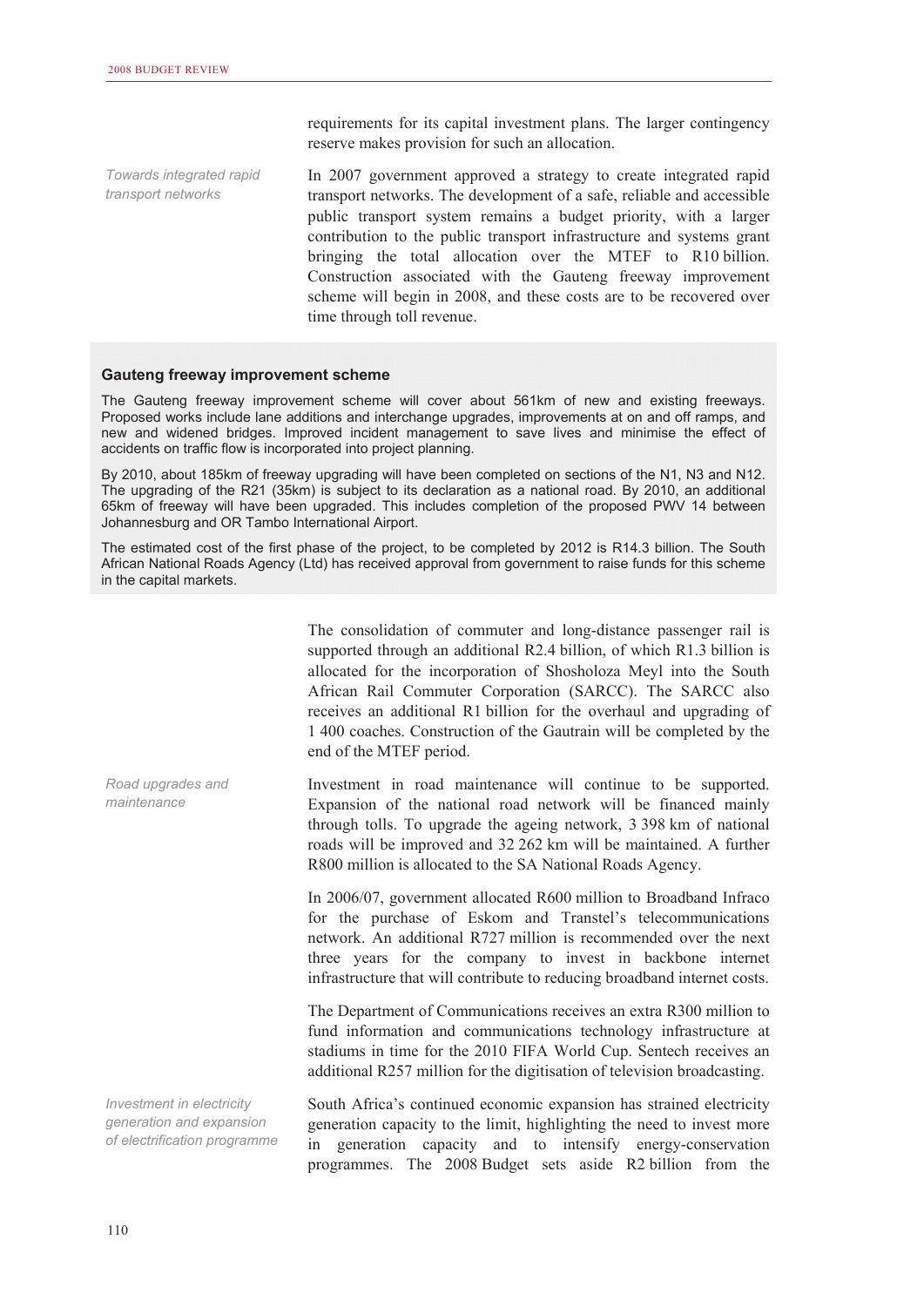contingency reserve to subsidise the cost of investment in energy efficiency and renewable energy sources.

Between April 2004 and March 2007, 557 854 households, 1 861 schools and 57 clinics were connected to the electricity network. Over the next three years connections for another 700 000 households and 5 300 schools are planned. Expenditure associated with the integrated national electrification programme increased from R1 billion in 2004/05 to R2.3 billion in 2007/08, and will rise to R4.4 billion in 2010/11.

*More than half a million households were connected to the electricity network between 2004 and 2007* 

#### **Rea Vaya bus rapid transit system: Johannesburg**

The first phase of the City of Johannesburg's Rea Vaya bus rapid transit system has begun. It is estimated that 51 000 jobs will be created in the first phase of this project. At completion, the system will include exclusive median bus lanes, closed median stations about 0.5km apart, trunk routes using articulated buses, complementary and feeder routes using smaller buses, and a control centre. Buses will operate at high-peak frequencies of 3-5 minutes.

The first phase, which runs through 2010, covers 126km and 150 stations. Initial construction is under way at Soccer City, on the Soweto Highway and in Edith Cavell Street in the inner city. The selection of buses and engines is under way, with some 1 190 buses required in total for Phase 1. A range of environmentally friendly propulsion systems are being reviewed.

Operating costs will be covered by the fare income. The city has allocated R2.2 billion over the MTEF through the public transport infrastructure and systems fund to cover capital costs of the network. Rea Vaya operators will be compensated on the basis of vehicle kilometres run, rather than the number of passengers carried.

#### **Housing and the built environment**

Investments in the built environment are aimed at expanding access to basic household services and providing infrastructure that links communities to economic opportunities. The 2008 Budget adds more than R6 billion to housing and related infrastructure programmes, including the housing grant and the municipal infrastructure grant. Additions to the local government equitable share will enable further expansion of free basic services.

A key focus is to support the elimination of informal housing and the development of sustainable settlements. The aim is to reduce spatial disparities and create safe, vibrant neighbourhoods. Additional funding of R2.2 billion is allocated to upgrade informal settlements and shield the housing programme from rising input costs. About 762 000 units will be upgraded over the next three years.

The Department of Water Affairs and Forestry has been allocated R200 million in 2010/11 for project support to poor municipalities for the implementation of water and sanitation infrastructure projects.

Since 1994 about 2.3 million houses have been built, and it is estimated that a further 2.4 million homes need to be built to overcome the shortage. Over the medium term, a total of R35.8 billion is allocated for housing needs. To improve intergovernmental coordination, systems have been put in place to ensure closer scrutiny of housing delivery and evaluate progress.

*A further R6 billion for housing and related infrastructure* 

*Upgrading informal settlements a key priority* 

*With 2.3 million houses built, another 2.4 million are needed to eliminate the backlog*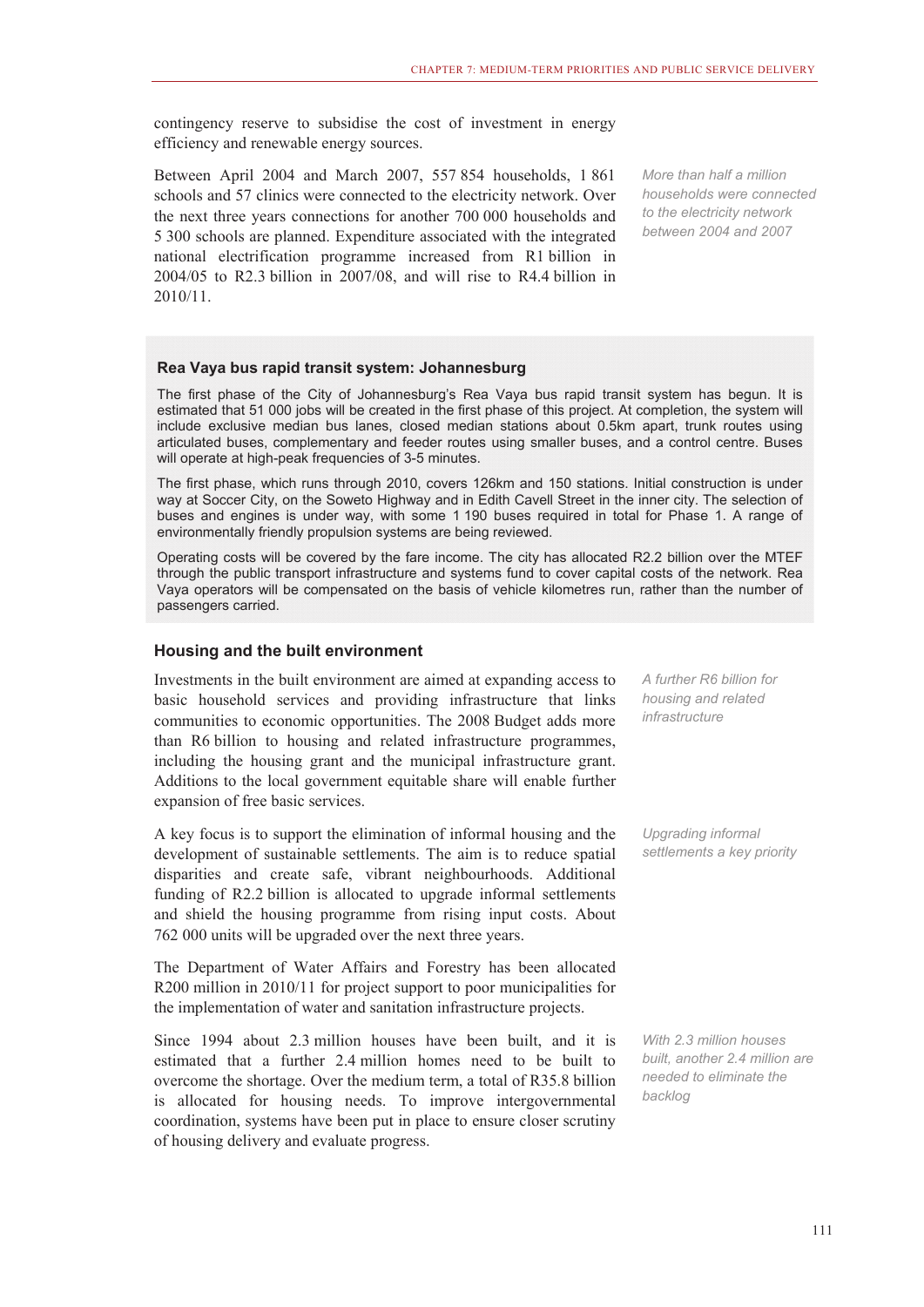**Enhancing productive capacity** 

The Department of Trade and Industry released the National Industrial Policy Framework and an action plan in August 2007. The industrial policy document recommends diversifying production, particularly to improve export performance. An amount of R2.3 billion is allocated to support industrial policy initiatives and R300 million for small business support. Government also proposes to allocate R5 billion over three years for tax incentives to support industrial development. **Agriculture, land reform and restitution**  Over the three-year spending period, a further R1 billion is allocated to settle the outstanding 5 083 land restitution claims. Alexkor receives an additional allocation of R260 million to establish a viable mining operation that will be jointly owned with the Richtersveld community – giving effect to the community's restitution claim, successfully concluded in 2007. As the restitution programme nears completion, both human and financial resources are being shifted to accelerate the pace of land redistribution. To date, government has delivered about 4 million hectares of agricultural land to historically disadvantaged beneficiaries. The land reform target is to redistribute 21 million hectares of land by 2014. A further R900 million is allocated for this purpose over the medium term. The total budget for land reform increases from R1.6 billion in 2007/08 to R4.1 billion in 2010/11. Agricultural extension services, which include post-settlement support to beneficiaries of land reform and restitution, receive an additional R500 million over the MTEF through the provinces. Over the next three years, about 5 000 new extension officers are to be recruited to provide agricultural advice and production assistance to some 450 000 farmers. The Department of Agriculture's inspection services, which are charged with protecting South Africa's bio-security, food quality and safety status, receive an additional R160 million over the MTEF. This is to ensure that South African agricultural exports retain their *Additional resources to support industrial policy 5 083 outstanding restitution claims to be settled Support for land reform beneficiaries* 

#### **Science and technology**

accreditation in international markets.

The 2008 Budget provides support to R&D, statutory science councils, universities and technikons. An additional R300 million is allocated for strengthening the scientific capacity of higher education institutions and for enhancing their status as centres of technological innovation. The number of university research chairs is projected to increase by at least 30 per cent over the next three years, providing mentorship to post-graduate students in various fields, including engineering.

To improve maritime research and contribute to understanding the effects of climate change on the African continent, the Department of Environmental Affairs and Tourism receives R600 million to replace

*Enhancing scientific capacity of higher education institutions*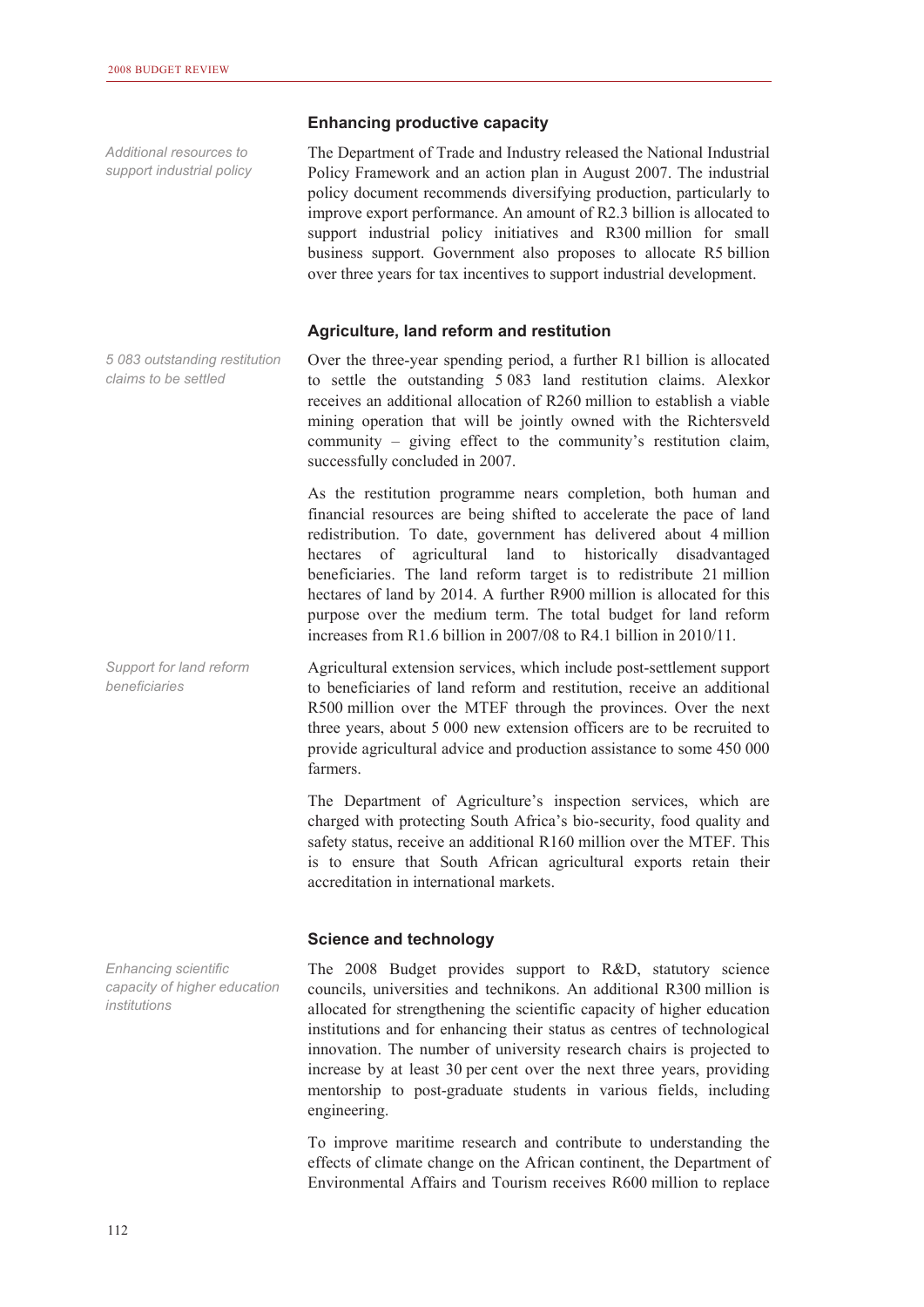the ageing polar research vessel, SA Agulhas. The full cost of replacing the ship is estimated at R900 million. The department also receives R45 million to lead policy development and coordination within government on issues related to climate change.

Labour-intensive programmes operating under the Department of Environmental Affairs and Tourism have been particularly successful. These programmes cover tourism facilities, waste management, street marshalling, coastal monitoring and data gathering, and have created 50 335 short-term work opportunities in the past three years. An additional R750 million is allocated to create about 43 500 more job opportunities over the MTEF.

The Pebble Bed Modular Reactor project is set to receive an additional R3.5 billion, constituting the remaining portion of the R6 billion committed by government.

*Further support for expanded public works* 

| Table 7.3 Economic services and infrastructure: expenditure by vote, 2004/05 - 2010/11 |  |  |
|----------------------------------------------------------------------------------------|--|--|
|----------------------------------------------------------------------------------------|--|--|

|                                           | 2004/05        | 2005/06 | 2006/07                  | 2007/08                      | 2008/09 | 2009/10 | 2010/11 |
|-------------------------------------------|----------------|---------|--------------------------|------------------------------|---------|---------|---------|
|                                           | <b>Outcome</b> |         | <b>Revised</b>           | <b>Medium-term estimates</b> |         |         |         |
| <b>R</b> million                          |                |         |                          | estimate                     |         |         |         |
| <b>Appropriation by vote</b>              |                |         |                          |                              |         |         |         |
| Agriculture                               | 1411           | 1 9 0 9 | 2 2 2 4                  | 3 2 2 3                      | 2 5 3 5 | 2628    | 2751    |
| Grants to provinces                       | 344            | 410     | 401                      | 582                          | 584     | 680     | 812     |
| Communications                            | 1 6 5 4        | 1 0 3 4 | 1 3 2 0                  | 1881                         | 1724    | 1707    | 1 7 7 4 |
| Environmental Affairs and<br>Tourism      | 1661           | 1776    | 2 0 6 0                  | 2791                         | 3 0 6 2 | 3 4 4 7 | 3763    |
| Housing                                   | 4808           | 5 2 4 9 | 7 1 6 6                  | 8 0 8 1                      | 10 587  | 12732   | 15 279  |
| Grants to provinces                       | 4589           | 4868    | 6678                     | 7650                         | 9853    | 11 731  | 14 223  |
| <b>Land Affairs</b>                       | 2019           | 2875    | 3720                     | 5719                         | 6659    | 5961    | 6 188   |
| Grants to provinces                       | 6              | 8       | 8                        |                              |         |         |         |
| Minerals and Energy                       | 1876           | 2 1 9 2 | 2 608                    | 2925                         | 3595    | 4 3 1 8 | 4 5 8 9 |
| Grants to local government                | 196            | 297     | 391                      | 468                          | 596     | 897     | 951     |
| <b>Provincial and Local</b><br>Government | 13 138         | 15 976  | 24 576                   | 29 960                       | 34 194  | 41 173  | 48 603  |
| Local government equitable<br>share       | 7678           | 9643    | 18 058                   | 20 676                       | 24 889  | 30 156  | 36 196  |
| Grants to local government                | 4943           | 5947    | 6 1 3 8                  | 8891                         | 8857    | 10 530  | 11890   |
| Grants to provinces                       | 220            | 41      | $\overline{\phantom{m}}$ |                              |         |         |         |
| <b>Public Enterprises</b>                 | 679            | 2671    | 2 5 9 0                  | 4 604                        | 3 0 0 8 | 2 2 6 6 | 316     |
| Science and Technology                    | 1 6 3 3        | 2 0 4 1 | 2613                     | 3 1 3 7                      | 3704    | 4 1 9 7 | 4 5 4 9 |
| Trade and Industry                        | 2 5 2 2        | 3 0 5 6 | 3805                     | 5 3 4 6                      | 5 1 0 3 | 6 0 5 7 | 5 2 0 8 |
| Transport                                 | 6 6 8 0        | 10 4 10 | 13 360                   | 16 324                       | 20 509  | 22 4 12 | 23 730  |
| Grants to local government                |                | 242     | 518                      | 974                          | 3 1 7 0 | 2 3 2 5 | 4 4 6 5 |
| Water Affairs and Forestry                | 3858           | 3 8 0 4 | 4 3 0 6                  | 5 3 3 5                      | 6699    | 7970    | 7 9 4 4 |
| Grants to local government                | 341            | 165     | 386                      | 722                          | 861     | 855     | 570     |
| <b>Total</b>                              | 41 939         | 52 993  | 70 347                   | 89 326                       | 101 377 | 114 867 | 124 693 |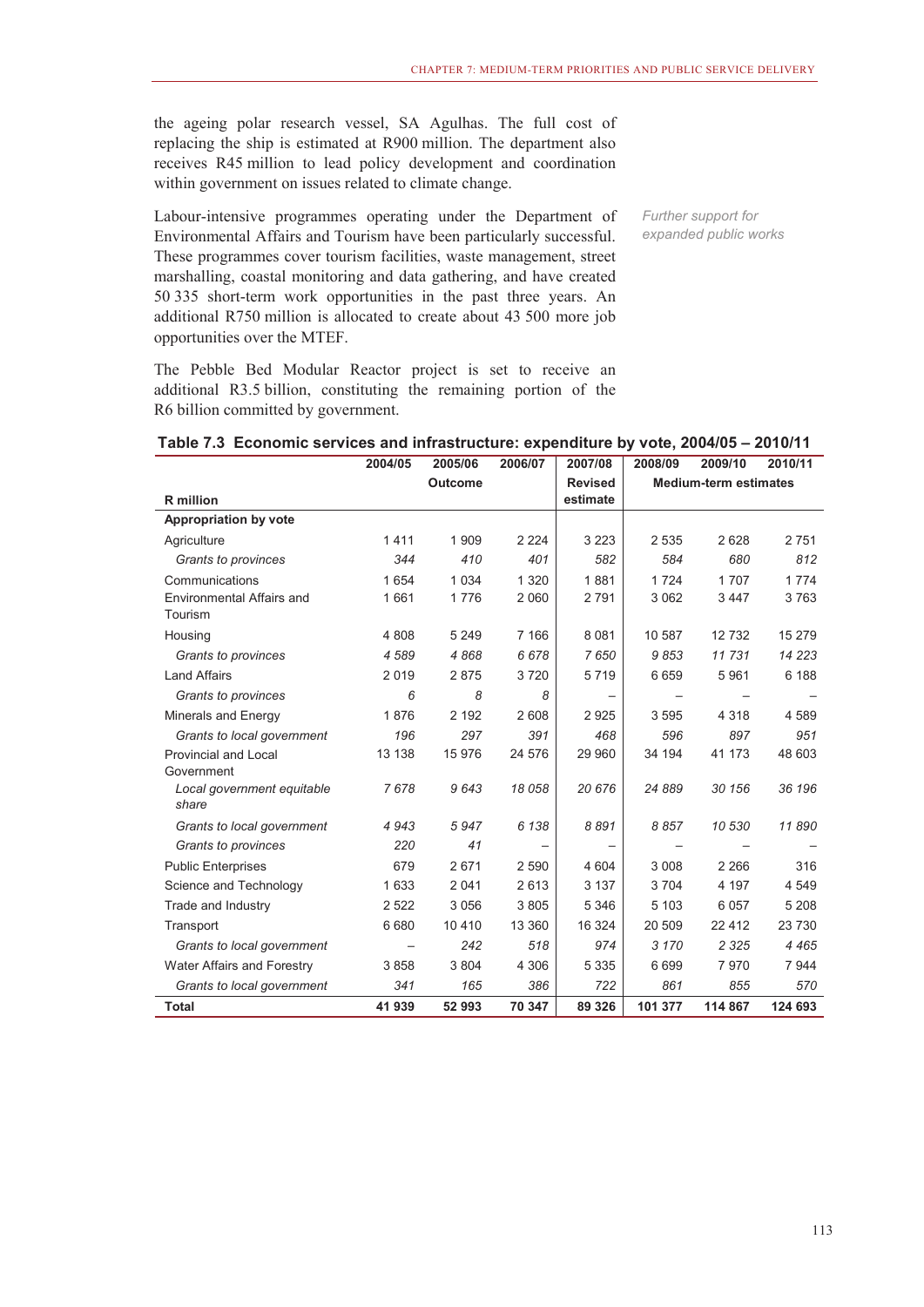#### **Long-term mitigation scenarios for climate change**

In March 2006, Cabinet mandated the Department of Environmental Affairs and Tourism to examine the potential for mitigating South Africa's greenhouse gas emissions, which contribute to climate change. Technical work on this scenario process was concluded in November 2007. The key finding was that without adaptation and mitigation interventions, South Africa is likely to see a four-fold increase in greenhouse gas emissions by 2050.

Immediate strategic mitigation options are available, including energy efficiency – especially in industry – electricity supply options, carbon capture and storage, transport efficiency and strategies to raise awareness about climate change.

The technical findings will be presented in the first half of 2008. The inter-ministerial committee on climate change will then advise Cabinet on long-term national climate policy, including research required to inform future industrial policy, and to develop mandated positions for the next round of United Nations negotiations on climate change.



Most social services programmes are delivered at provincial level and are funded through the equitable share and conditional grants.

#### **Education, skills and cultural development**

*A further R1.5 billion for higher education* 

The 2008 Budget emphasises improving human development, investing in community services and accelerating social progress. Investing in education and skills development is expected to support employment and economic growth in the long run. Additional allocations totalling R1.5 billion over the spending period increase the subsidy to higher education institutions, including additional allocations to the National Student Financial Aid Scheme.

The provincial infrastructure grant is increased by R2.7 billion, which is earmarked for school rehabilitation and construction. A further R1.8 billion is allocated for the school nutrition programme. National priorities funded through increases to the provincial equitable share include early childhood education, inclusive education for learners with special needs, school books and the expansion of Grade R.

#### **Review of the sector education and training authorities**

Sector education and training authorities (SETAs) form part of the broader skills development framework and receive their resources from the skills development levy – a dedicated payroll tax. During 2007, government conducted a review of the SETAs, which have been in existence since 2001. Its main findings were as follows:

- The scope of functions undertaken by the SETAs has become too broad and is in need of review.
- SETAs are aiming for the same generic targets, regardless of demography or occupational structure. As a result they end up offering short-term training to achieve their targets at the expense of more indepth training in their sector skills.
- The alignment between trade and learnership qualifications should be improved.
- There is a need to improve governance and accountability. The Department of Labour must take an explicit stance against underperforming SETAs.
- There is a need to align SETA programmes with the programmes provided through the FET colleges.
- Lack of information hampers the monitoring of SETAs, particularly with regard to investment in training by employers.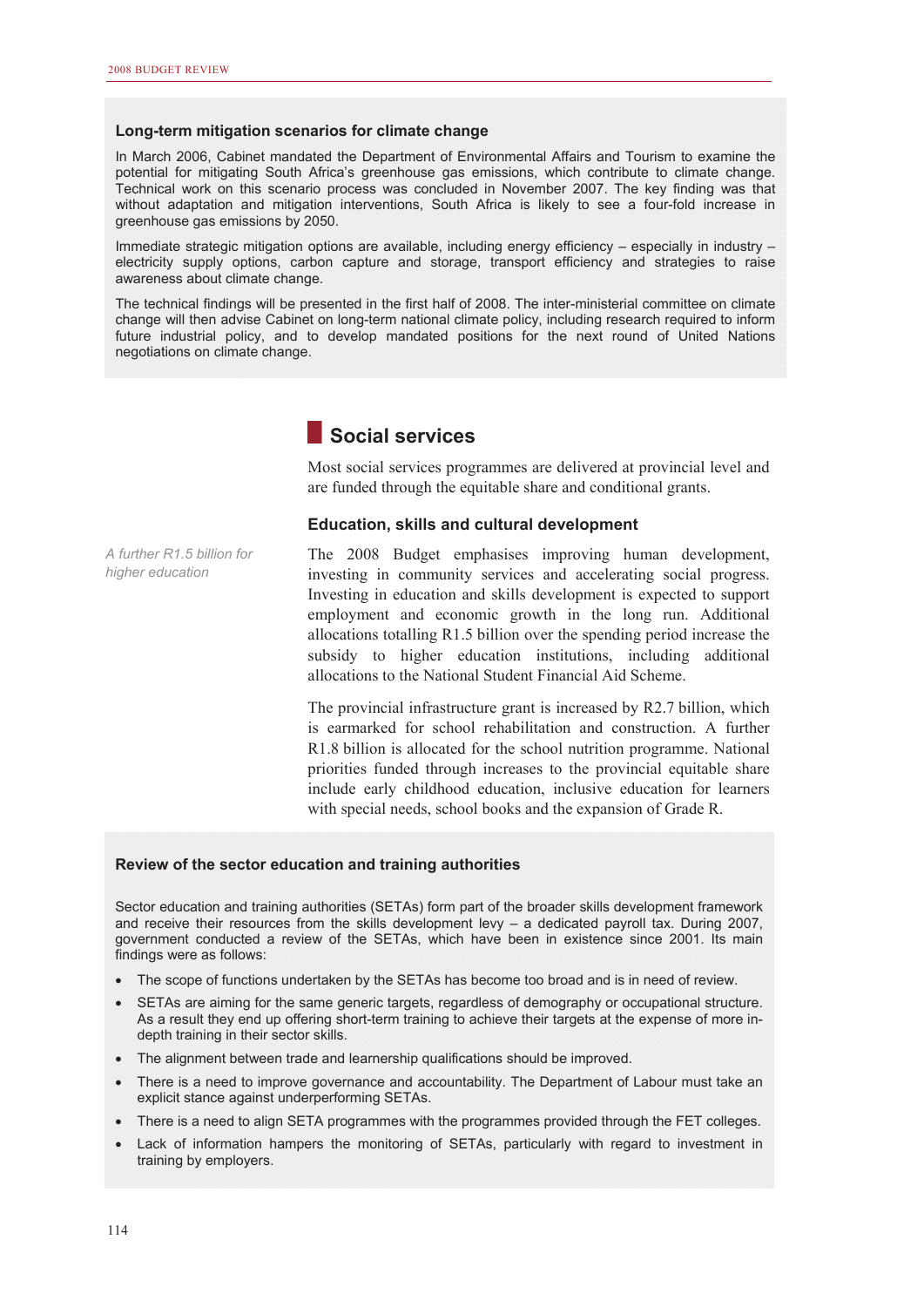The FET college programme is further supported by a bursary scheme for which R600 million was set aside in the 2007 MTEF. More than 12 500 students have been awarded bursaries. Having successfully merged 150 technical colleges into 50 FET colleges with multiple campuses over the past five years, the focus is now on improving the quality of programmes.

Funded from the skills development levy, spending by sectoral education and training authorities and the National Skills Fund is projected to rise from R6.8 billion in 2007/08 to R9.1 billion in 2010/11. Government is exploring ways of leveraging skills levy funding to support FET colleges.

The maintenance, upgrading and extension of museums and libraries is supported with an additional R166 million, which includes funding for the Castle of Good Hope, the Robben Island Museum's conservation management plan and equipment for the new National Library campus.

#### **Improving health care**

Expenditure on health services continues to grow over the next three years. Priority programmes include hospital revitalisation (33 hospitals currently under construction), the comprehensive HIV and Aids treatment and prevention programme, and prevention and management of multi-drug resistant and extreme drug-resistant TB.

Efforts to control the HIV and Aids epidemic are strengthened. The 2008 Budget commits an additional R2.1 billion over the MTEF to the provincial conditional grant for HIV and Aids to extend the comprehensive treatment programme, which is currently being implemented at 316 sites. Additional funding should allow 500 000 more people access to treatment in addition to the 418 000 already on treatment, as well as increasing the numbers of people tested and expanding a range of prevention programmes. Spending on dedicated HIV and Aids programmes by health, education and social development departments will exceed R6.5 billion annually by 2010/11. Additional allocations of R2 billion for hospital revitalisation are proposed over the MTEF.

*Further funding of FET colleges targets improving course quality* 

*New allocations to HIV and Aids programme will enable a further 500 000 people to receive treatment* 

#### **Providing water and sanitation at clinics and schools**

In 2007, an additional R105.4 was made available over the MTEF to the provincial infrastructure service delivery grant of the Departments of Health and Education. The amount was for delivery of water supply and sanitation to schools and clinics. The deadline for completion of all work at clinics is March 2008. In addition, R560 million was set aside in 2008/09 and 2009/10 to provide water and sanitation at various schools.

Progress as of December 2007 is as follows:

- 110 clinics previously not served with sanitation received these services, and 144 of 272 clinics with inadequate sanitation had been upgraded, with outstanding work expected to be complete by end of March 2008.
- 91 clinics that had never received water services now receive water, and 195 of 245 clinics that had inadequate services now receive full services.
- The bucket system was eliminated in all schools by December 2007.
- A further 53 schools have been provided with water supply and five with sanitation.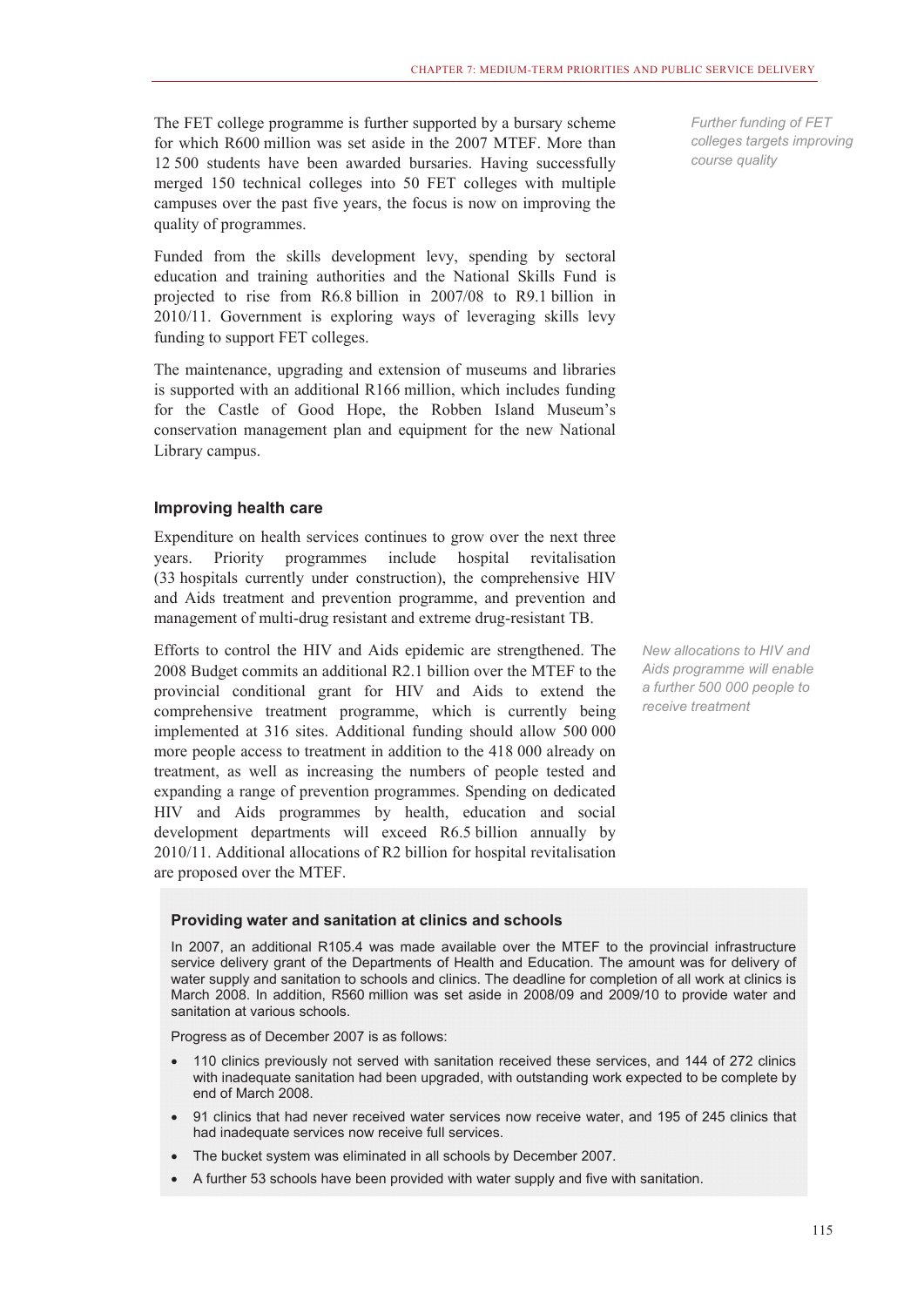*Occupation-specific dispensations to support and retain teachers and nurses* 

*R6.2 billion added to maintain purchasing power* 

*of social grants* 

The 2008 Budget includes provision for occupation-specific salary dispensations for teachers, nurses and legally qualified staff. A new dispensation for social workers is also envisaged. These careerpathing systems are aimed at raising productivity and recruiting and retaining skilled staff, particularly in rural areas.

#### **Social assistance and welfare services**

Social assistance grant programmes play a significant role in reducing poverty and vulnerability. Social assistance transfers increase at an average annual rate of 10.5 per cent over the spending period, from R62.5 billion in 2007/08 to R84.3 billion in 2010/11. Included in the amount are additional allocations of R6.2 billion intended to maintain the purchasing power of social grants.

An additional R12 billion is allocated to the social grants programmes to provide for inflation-related increases and to continue the gradual expansion of the grant system. Details are provided in Chapter 6.

To improve efficiency in delivery of grants, R225 million has been allocated to the South African Social Security Agency. Additional allocations are also proposed for the Department of Social Development to improve its monitoring and evaluation capacity, and to develop an infrastructure plan and a management information system. The establishment of a dedicated appeals tribunal will be expedited to allow people who have been refused social assistance grants access to independent arbitration. *Funds for SASSA to improve delivery of grants* 

> Welfare services, delivered at a provincial level, receive a significant boost with allocations targeted at child care, and home- and community-based care.

|                                                            | 2004/05 | 2005/06        | 2006/07 | 2007/08        | 2008/09 | 2009/10                      | 2010/11 |
|------------------------------------------------------------|---------|----------------|---------|----------------|---------|------------------------------|---------|
|                                                            |         | <b>Outcome</b> |         | <b>Revised</b> |         | <b>Medium-term estimates</b> |         |
| <b>R</b> million                                           |         |                |         | estimate       |         |                              |         |
| <b>Appropriation by vote</b>                               |         |                |         |                |         |                              |         |
| Arts and Culture                                           | 1 1 1 4 | 1 1 2 1        | 1 3 3 0 | 1581           | 2 1 1 7 | 2413                         | 2 2 8 9 |
| Education                                                  | 11 340  | 12 437         | 14 250  | 16 378         | 18 858  | 20 194                       | 23 090  |
| Grants to provinces                                        | 991     | 1 2 4 8        | 1713    | 2017           | 2 5 4 6 | 1995                         | 2 5 3 6 |
| Health                                                     | 8 4 5 5 | 9937           | 11 338  | 12745          | 15 101  | 16 619                       | 18 915  |
| Grants to provinces                                        | 7444    | 8 9 0 7        | 10 207  | 11 507         | 13 687  | 15 143                       | 17 349  |
| Labour                                                     | 1 1 6 4 | 1 2 9 6        | 1454    | 2019           | 1733    | 1876                         | 1983    |
| Social Development                                         | 47 766  | 55 068         | 61 676  | 67 0 25        | 76 008  | 83 893                       | 90 450  |
| Sport and Recreation SA                                    | 283     | 437            | 887     | 5 0 5 1        | 3 4 9 6 | 2 5 7 9                      | 1 0 0 4 |
| Grants to local government                                 | 134     |                | 600     | 4605           | 2895    | 1888                         | 296     |
| Grants to provinces                                        | 9       | 24             | 119     | 194            | 290     | 402                          | 426     |
| Total                                                      | 70 121  | 80 296         | 90 934  | 104 798        | 117 313 | 127 573                      | 137 730 |
| Direct charges against the<br><b>National Revenue Fund</b> |         |                |         |                |         |                              |         |
| Labour: Skills development                                 | 4 7 2 5 | 4 8 8 3        | 5 3 2 8 | 6 800          | 7 5 3 0 | 8 2 4 5                      | 9 0 4 5 |
| Total                                                      | 74 847  | 85 179         | 96 262  | 111 598        | 124 842 | 135818                       | 146 775 |

#### **Table 7.4 Social services: expenditure by vote, 2004/05 – 2010/11**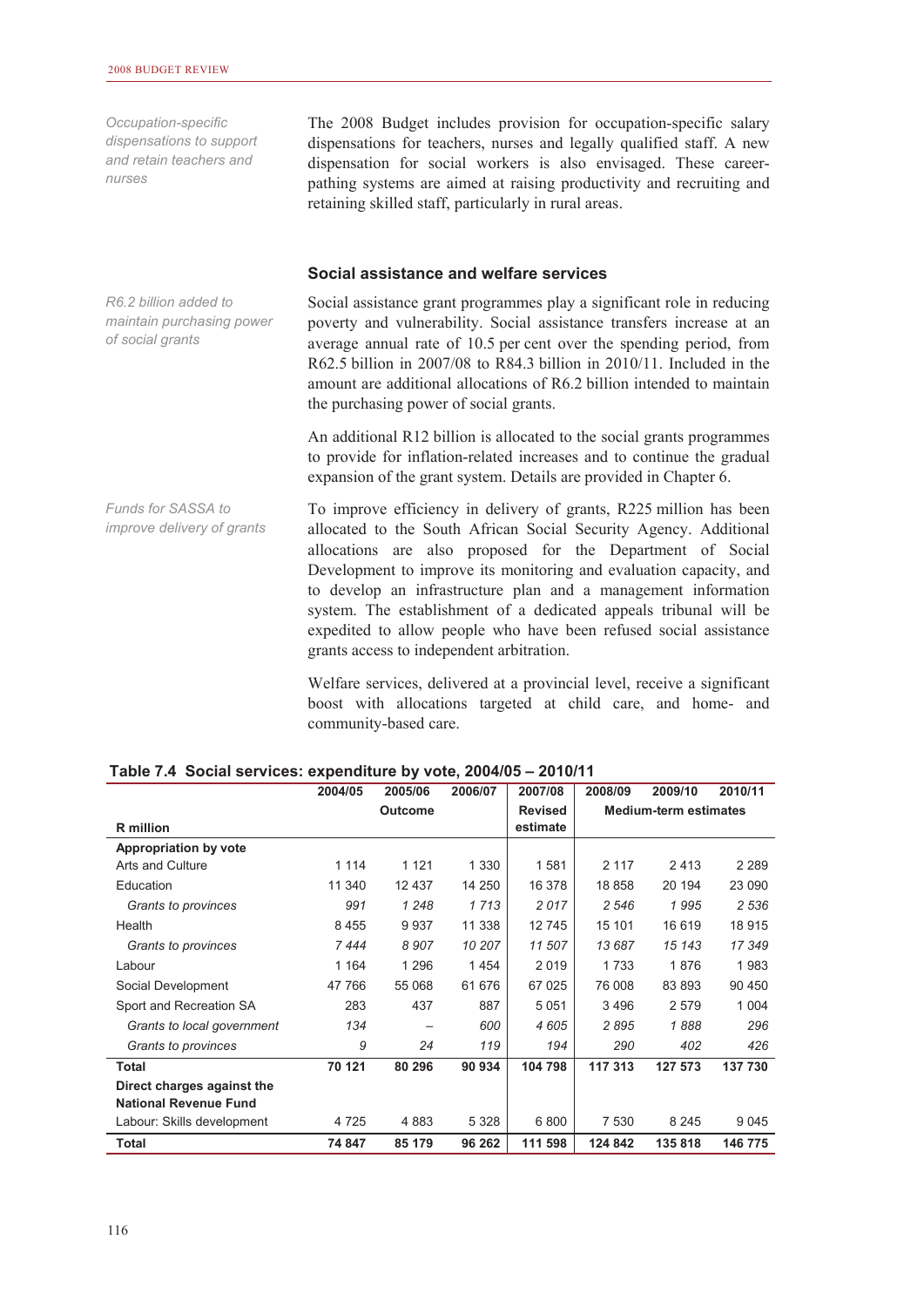# **Governance and administration**

#### **Modernising the state**

.

The 2008 Budget allocates funds to improve public service performance and delivery. The focus for the medium term will be on improved planning and coordination between national, provincial and local government, institutional transformation and the modernisation of departmental systems, and better front-line service delivery.

Government will extend programmes to develop single points of service where South Africans can access the range of government programmes and pertinent information. These include the development of the Citizen Relations Portal, a web-enabled system for communication about government services.

The Department of Home Affairs is implementing a turnaround strategy that includes establishment and expansion of a customer service centre, a track-and-trace system for identity document applications and more rapid delivery of citizens' documents. The 2007 Budget forward estimate already included R923 million for the turnaround strategy and designing new business processes. Home Affairs receives an increase of R1.5 billion over the medium term to support improvements in existing service delivery processes (R452 million), information technology support (R830 million) and a new passport system (R240 million). Permit processes and systems will be redesigned to eliminate the backlog in applications and improve primary services for visitors and refugees.

The increase in the budget of the Presidency includes R3 million for the government-wide monitoring and evaluation framework, a monitoring tool designed to improve government accountability.

**Attaining value for money by monitoring performance** 

Over the past few years, the National Treasury has implemented a number of budget reforms to enhance the value of public money spent. Particular emphasis has been placed on designing programme structures and developing related measurable objectives. A key reform under way relates to greater use of performance indicators, the aim of which is to increase government's ability to monitor and evaluate spending outcomes and enhance public oversight.

In 2007, the National Treasury issued the *Framework for Managing Programme Performance Information* – a detailed guideline for using performance information to manage towards better results, including advice on the development of performance indicators and tracking systems.

The 2008 *Estimates of National Expenditure* aims to provide better visibility with regard to government's performance and spending. National departments have been requested to submit detailed and meaningful measurable objectives for each major programme, including an explanation of strategic intent, specific interventions and measurements for achieving the objectives. In addition, departments were asked to identify selected quantitative performance indicators for which trend information was available. The new format presents the performance and other operational information over a 7-year period, including projections over the three years of the MTEF.

The National Treasury is also working with five national departments to pilot the use of quantitative performance indicators linked to strategic planning systems for improved results-based management.

*Government intends to improve the state's capacity to deliver services* 

*Additional funds support turnaround and systems upgrades at Home Affairs*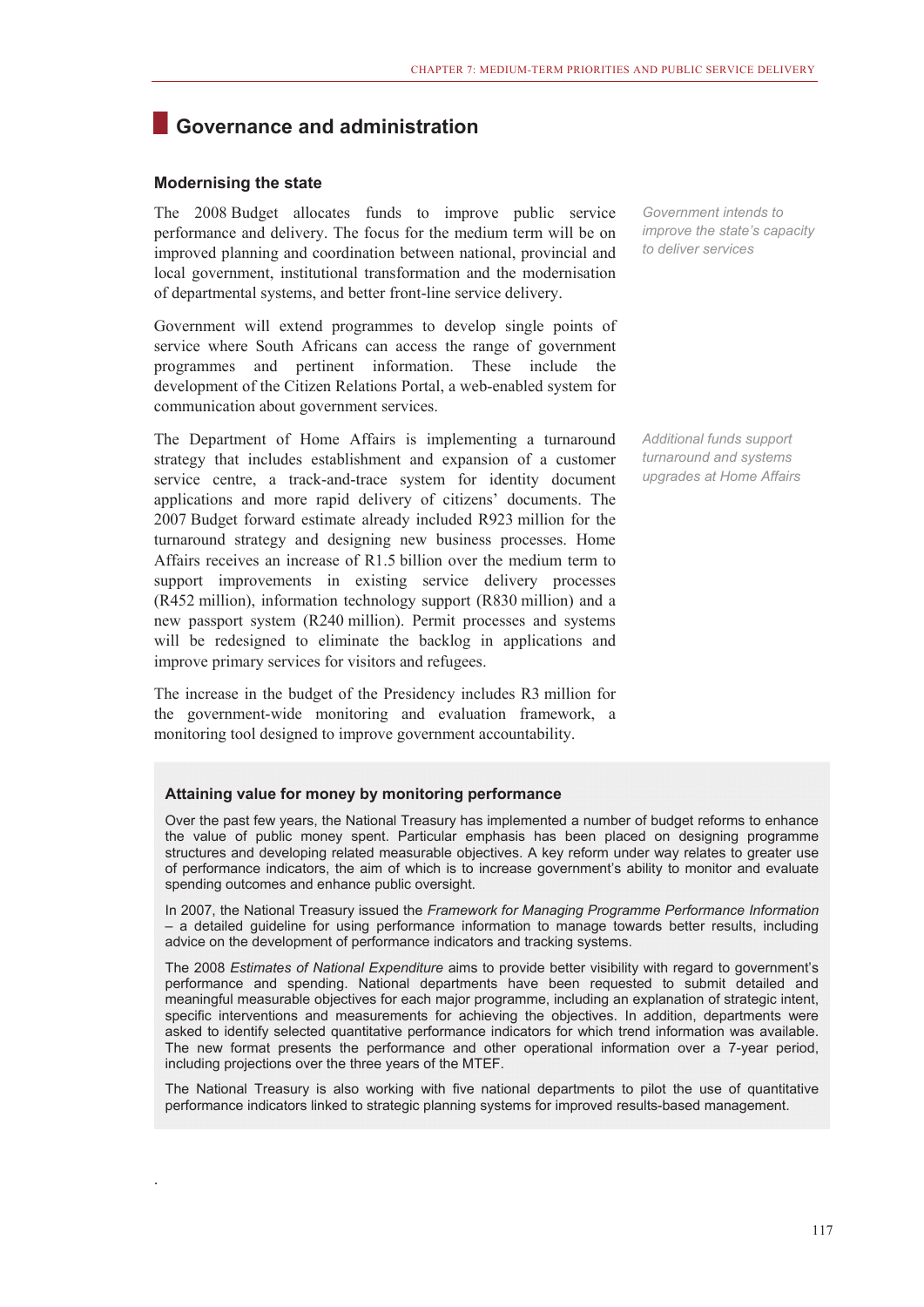*Management institute reconstituted to strengthen civil service training* 

The South African Management Development Institute is being reconstituted as an academy to provide training based on international best practice for the public service. The institute is planning to increase its output from 79 133 person training days in 2005/06 to more than 475 000 person training days in 2010/11, while also improving the quality and relevance of training.

|  | Table 7.5 Central government administration: expenditure by vote, 2004/05 - 2010/11 |  |  |
|--|-------------------------------------------------------------------------------------|--|--|
|--|-------------------------------------------------------------------------------------|--|--|

|                                                            | 2004/05        | 2005/06        | 2006/07        | 2007/08        | 2008/09 | 2009/10                      | 2010/11 |
|------------------------------------------------------------|----------------|----------------|----------------|----------------|---------|------------------------------|---------|
|                                                            |                | <b>Outcome</b> |                | <b>Revised</b> |         | <b>Medium-term estimates</b> |         |
|                                                            |                |                |                | estimate       |         |                              |         |
| <b>R</b> million                                           |                |                |                |                |         |                              |         |
| Appropriation by vote                                      | 168            | 190            | 236            |                | 290     | 303                          |         |
| The Presidency                                             |                |                |                | 266            |         |                              | 309     |
| Parliament                                                 | 499            | 598            | 755            | 835            | 905     | 956                          | 1015    |
| Foreign Affairs                                            | 2 3 9 3        | 2688           | 2945           | 3890           | 4 3 4 1 | 5 1 6 3                      | 4 9 4 0 |
| Home Affairs                                               | 2 0 6 9        | 3 1 7 2        | 2 5 4 7        | 3 3 1 6        | 4 5 0 5 | 4895                         | 5 2 7 0 |
| <b>Public Works</b>                                        | 2 2 4 9        | 2 3 5 4        | 3026           | 3759           | 4 1 4 1 | 4 7 7 0                      | 5 1 6 1 |
| Government Communication<br>and Information System         | 211            | 254            | 293            | 384            | 418     | 477                          | 514     |
| National Treasury                                          | 13 535         | 13 101         | 16 171         | 19 310         | 21 318  | 24 336                       | 26 898  |
| South African Revenue Service                              | 4 603          | 4 2 5 4        | 4875           | 5511           | 6 1 8 6 | 6838                         | 7594    |
| <b>Secret Services</b>                                     | 2 1 1 7        | 2 3 3 0        | 2 2 2 3        | 2 5 8 4        | 2 7 6 4 | 2888                         | 3063    |
| Grants to local government                                 | 517            | 388            | 410            | 791            | 587     | 1000                         | 1 3 6 5 |
| Grants to provinces                                        | 3 3 4 8        | 2984           | 4983           | 6414           | 7 2 4 7 | 8797                         | 10 080  |
| Public Service and                                         | 134            | 197            | 429            | 383            | 412     | 351                          | 398     |
| Administration                                             |                |                |                |                |         |                              |         |
| <b>Public Service Commission</b>                           | 77             | 91             | 96             | 107            | 111     | 121                          | 132     |
| South African Management<br>Development Institute          | 34             | 55             | 58             | 131            | 106     | 122                          | 131     |
| <b>Statistics South Africa</b>                             | 371            | 644            | 1 0 9 7        | 1 1 3 0        | 1 2 7 2 | 1619                         | 1992    |
| <b>Total</b>                                               | 21 741         | 23 344         | 27 653         | 33 511         | 37819   | 43 112                       | 46762   |
| Direct charges against the<br><b>National Revenue Fund</b> |                |                |                |                |         |                              |         |
| The Presidency                                             | $\overline{2}$ | 2              | $\overline{2}$ | $\overline{2}$ | 2       | 3                            | 3       |
| Parliament                                                 | 204            | 212            | 223            | 240            | 254     | 267                          | 283     |
| State debt cost                                            | 48 851         | 50 912         | 52 192         | 52 829         | 51 236  | 51 125                       | 51 156  |
| Provincial equitable share                                 | 120 885        | 135 292        | 150 753        | 172 862        | 199 377 | 225 466                      | 246 306 |
| <b>Total</b>                                               | 191 683        | 209 761        | 230 824        | 259 444        | 288 689 | 319 973                      | 344 510 |

# **Protection, security and international relations**

#### **Justice, crime prevention and policing**

*Funding will bring police numbers to 201 000 by March 2011* 

The 2008 Budget provides additional allocations of R250 million for the upgrading of equipment in police forensic science laboratories, and R530 million for the appointment of about 8 500 police officials, bringing total projected police numbers to 201 000 by March 2011. An amount of R1.3 billion is allocated for the upgrading and renewal of the information and communication technology network of the South African Police Service, providing the platform for better control of vehicles, dockets and firearms.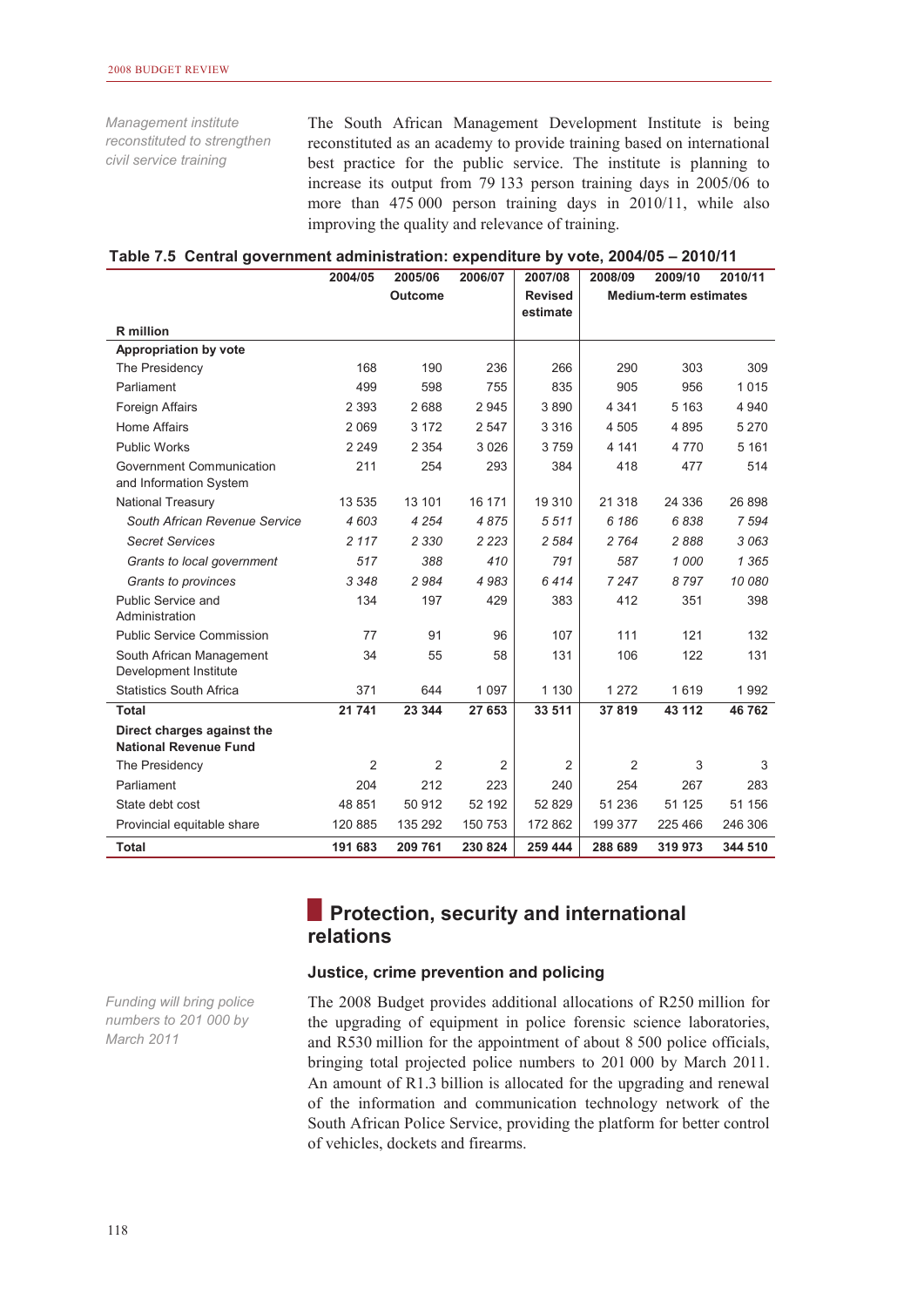In 2010/11, R640 million is allocated for deployment of the 31 000 police officials who will perform security functions during the 2010 FIFA World Cup. Provision is already made for 10 000 police reservists to assist in this regard.

Enhancing court efficiency is a key priority for the Department of Justice and Constitutional Development over the medium term. The assignment of two prosecutors to each court is continuing, and additional allocations totalling R410 million provide for the appointment of about 50 judges, 170 magistrates and 171 public defenders. A further R65 million supports the development of the National Prosecuting Authority's electronic case-flow management system.

The Department of Correctional Services is expanding capacity to reduce overcrowding and improve rehabilitation, which will ultimately reduce the number of repeat offenders. The department is procuring six new-generation correctional centres to house 18 000 offenders by 2010/11, five of these through public private partnerships. A further R300 million is allocated over the medium term to cover staffing costs at the new prison under construction in Kimberley.

Over the spending period, the Department of Defence will continue upgrading equipment as part of rejuvenating the Defence Force. Additional allocations of R1.4 billion will provide for the acquisition of eight A400M transport aircraft, the repair and maintenance of defence infrastructure, and an increase in the intake of young recruits into the Military Skills Development System. The SANDF plans to recruit 12 590 young people over the next three years.

*Tighter security for 2010 FIFA World Cup* 

*Access to justice and improved court efficiency are funded priorities*

*SANDF recruitment and equipment programmes are supported* 

|                                                                               | ∠∪−7≀∪         | ∠∪∪∪∪   | 4000/07 | 4001100        | 2000/03 | ∠∪∪ סו  | 49 I VI I I                  |  |
|-------------------------------------------------------------------------------|----------------|---------|---------|----------------|---------|---------|------------------------------|--|
|                                                                               | <b>Outcome</b> |         |         | <b>Revised</b> |         |         | <b>Medium-term estimates</b> |  |
| R million                                                                     |                |         |         | estimate       |         |         |                              |  |
| <b>Appropriation by vote</b>                                                  |                |         |         |                |         |         |                              |  |
| <b>Correctional Services</b>                                                  | 8829           | 9631    | 9 2 5 1 | 10 754         | 11 672  | 12 652  | 15 250                       |  |
| Defence                                                                       | 20 20 1        | 23 511  | 23 818  | 26 149         | 28 233  | 29 861  | 32 200                       |  |
| Independent Complaints<br>Directorate                                         | 47             | 55      | 65      | 81             | 98      | 115     | 123                          |  |
| Justice and Constitutional<br>Development                                     | 4670           | 5 1 5 4 | 6 0 0 5 | 7 1 1 2        | 8 3 4 1 | 9480    | 10 070                       |  |
| Safety and Security                                                           | 25 4 15        | 29 361  | 32 521  | 36 386         | 40 453  | 45 321  | 49 3 94                      |  |
| Total                                                                         | 59 162         | 67 711  | 71 660  | 80 483         | 88798   | 97 429  | 107 037                      |  |
| Direct charges against the<br><b>National Revenue Fund</b>                    |                |         |         |                |         |         |                              |  |
| Justice and Constitutional<br>Development: judges and<br>magistrates salaries | 829            | 1 0 4 0 | 1 0 9 9 | 1 2 6 7        | 1 3 8 9 | 1 5 2 0 | 1655                         |  |
| Total                                                                         | 59 991         | 68 751  | 72760   | 81 749         | 90 187  | 98 949  | 108 692                      |  |

#### **Table 7.6 Justice and protection services: expenditure by vote, 2004/05 – 2010/11**

**2004/05 2005/06 2006/07 2007/08 2008/09 2009/10 2010/11**

#### **International relations, peace and security**

The interests of the African continent are central to South Africa's foreign policy, including support for the African Union and the New Partnership for Africa's Development. Asia's economic rise also has

*The interests of Africa are central to South Africa's foreign policy*